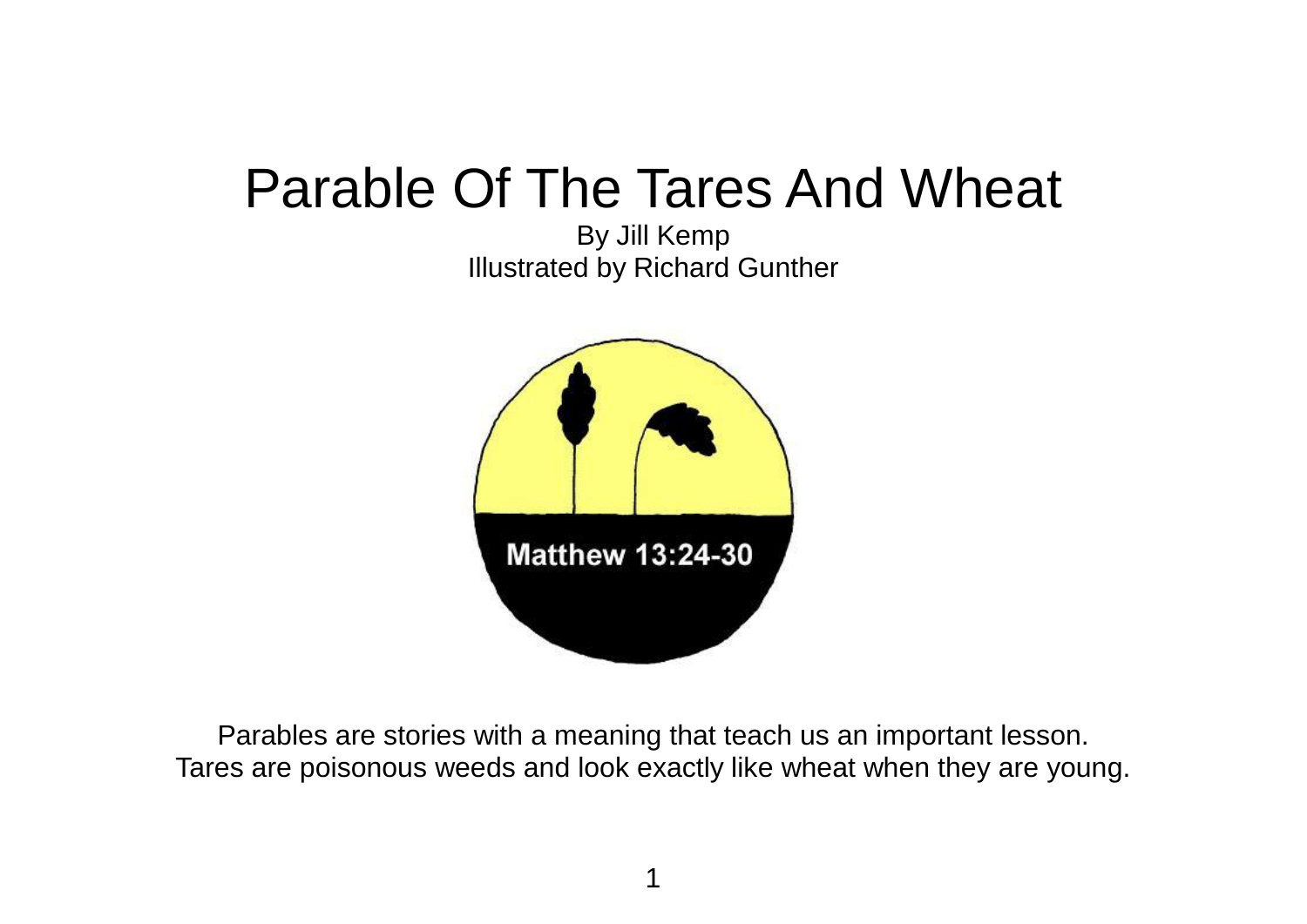

This Parable explains why God lets both good and evil exist in the world at the moment. Jesus said, "The kingdom of heaven is like a farmer who sowed good seed in his field.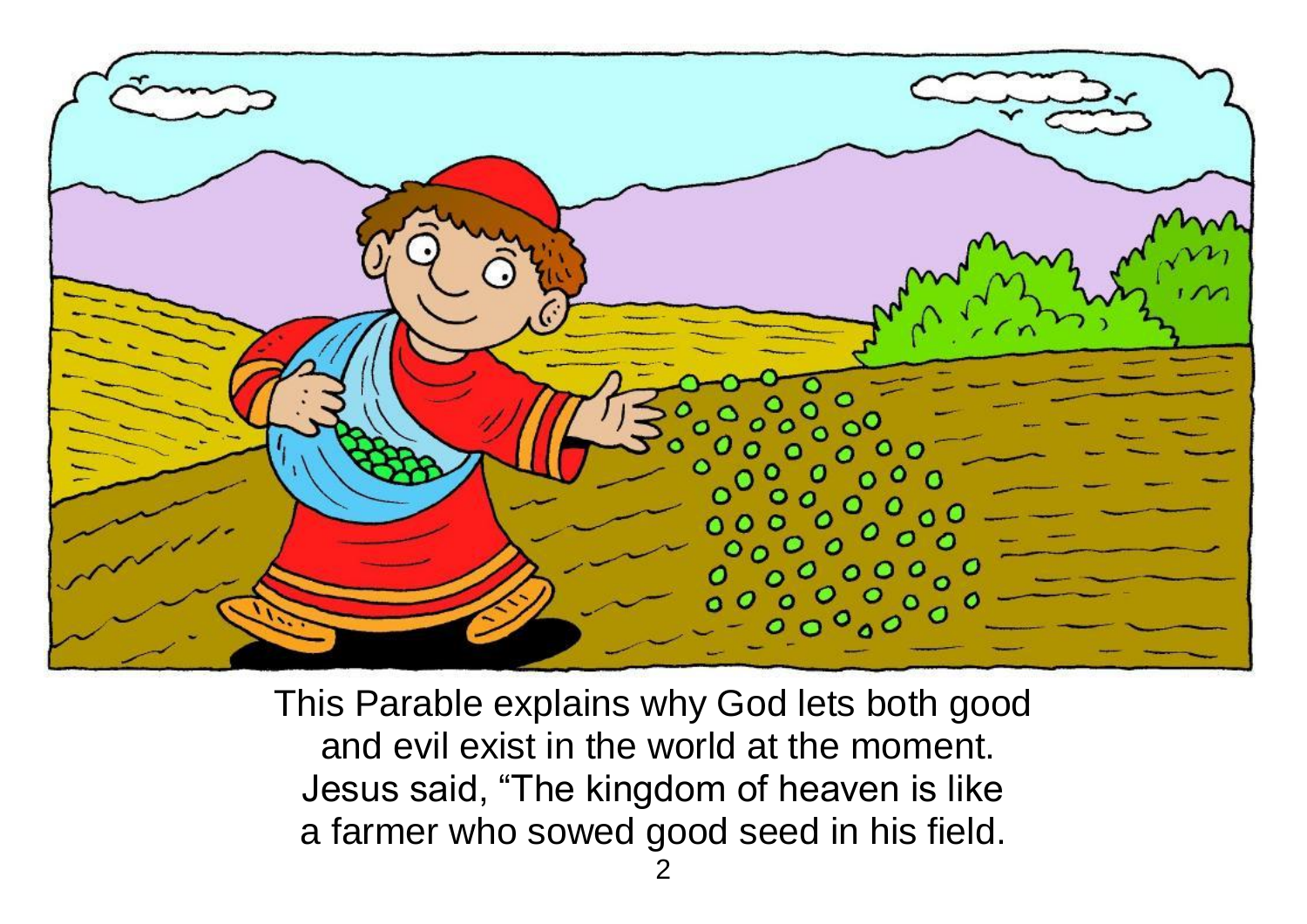

While the farmer slept and before his seeds even had a chance to grow, an enemy scattered Tare seeds, which were poisonous weeds, all over the farmer's newly sown fields.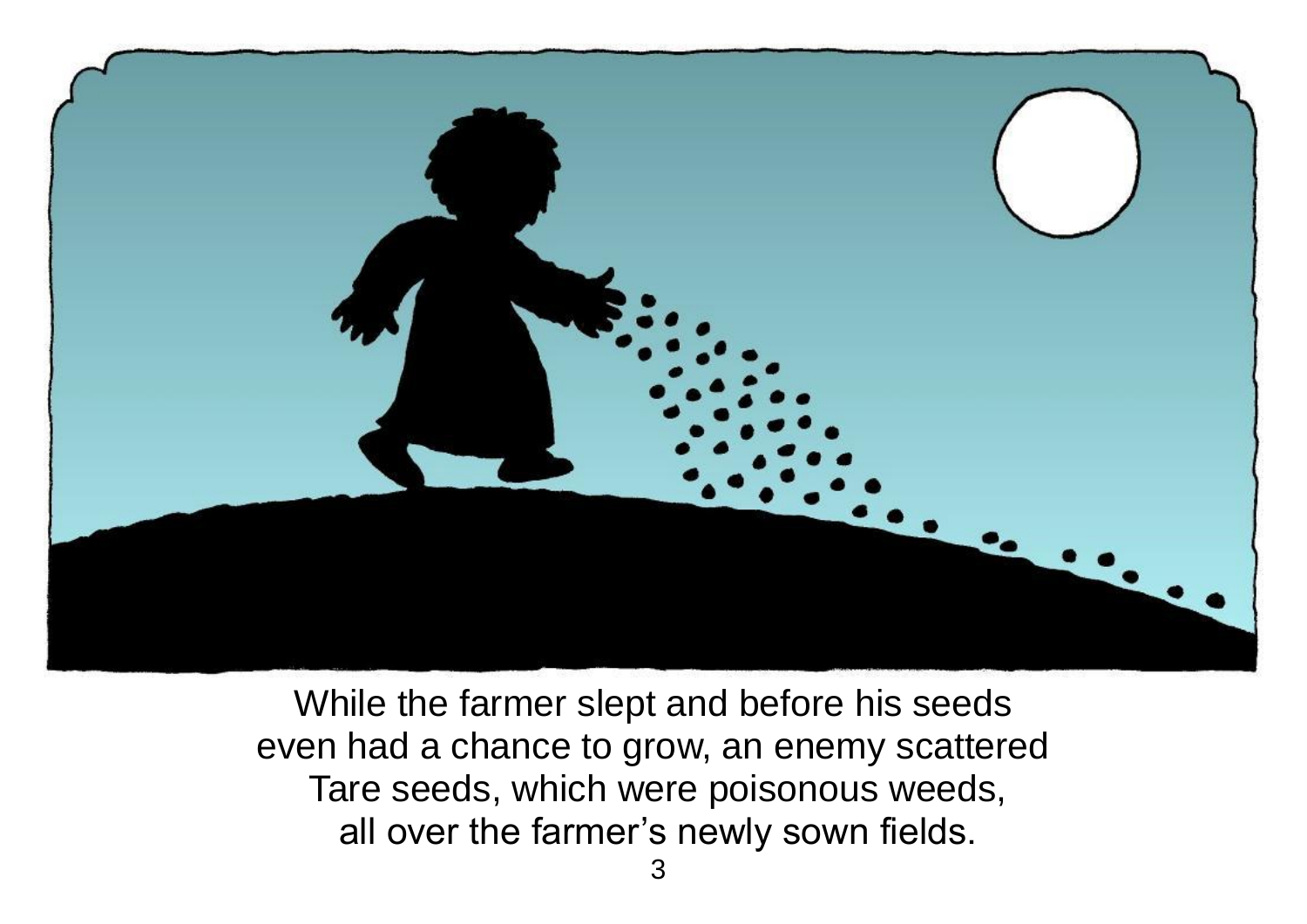

When the new shoots appeared the farm workers saw that many of the new plants were poisonous weeds and wanted to pull them out. They went and asked the farmer what to do.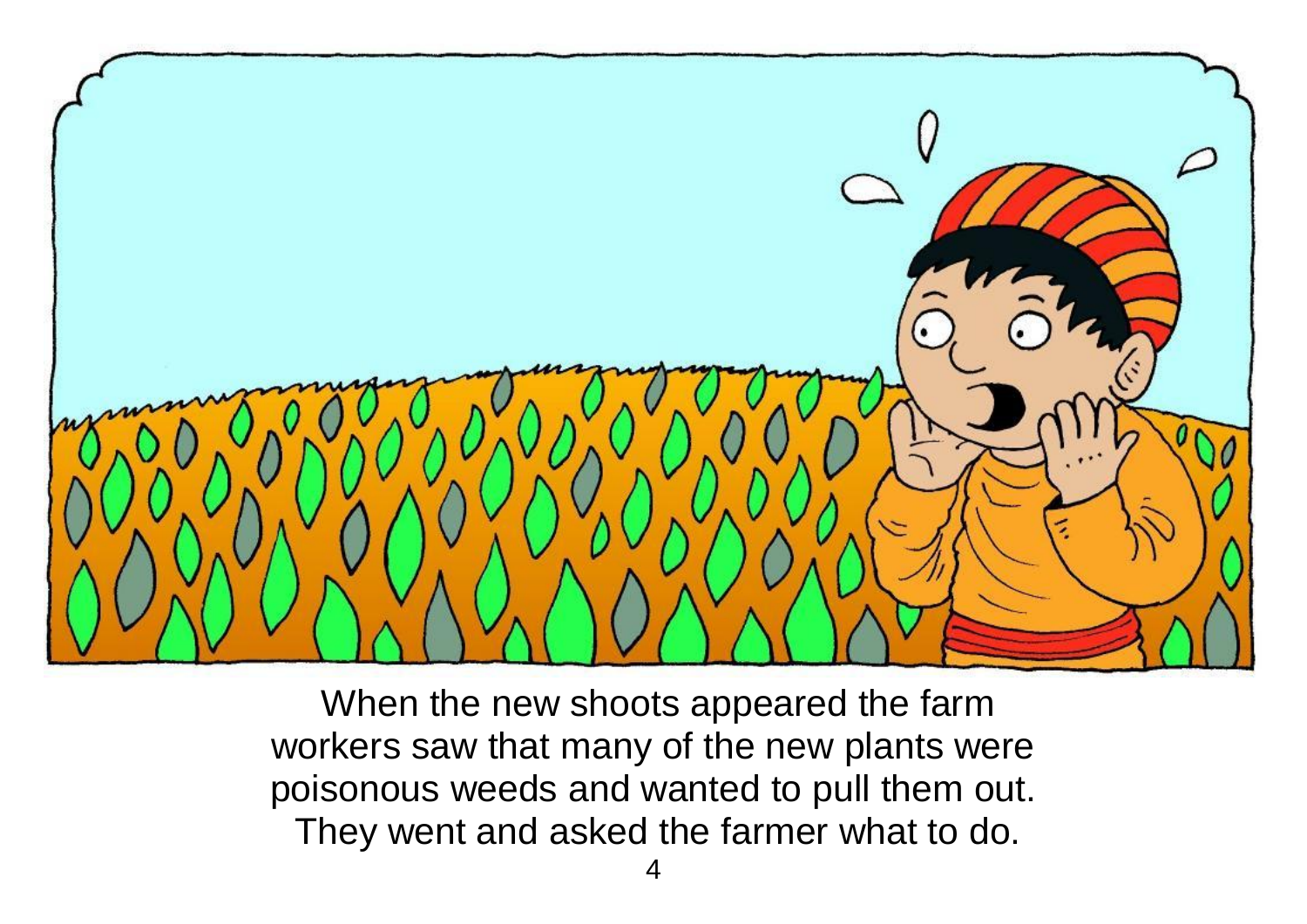

"Let them all grow together," said the wise farmer. "Pulling out the weeds will damage the young wheat plants. We will wait and sort them out at harvest time."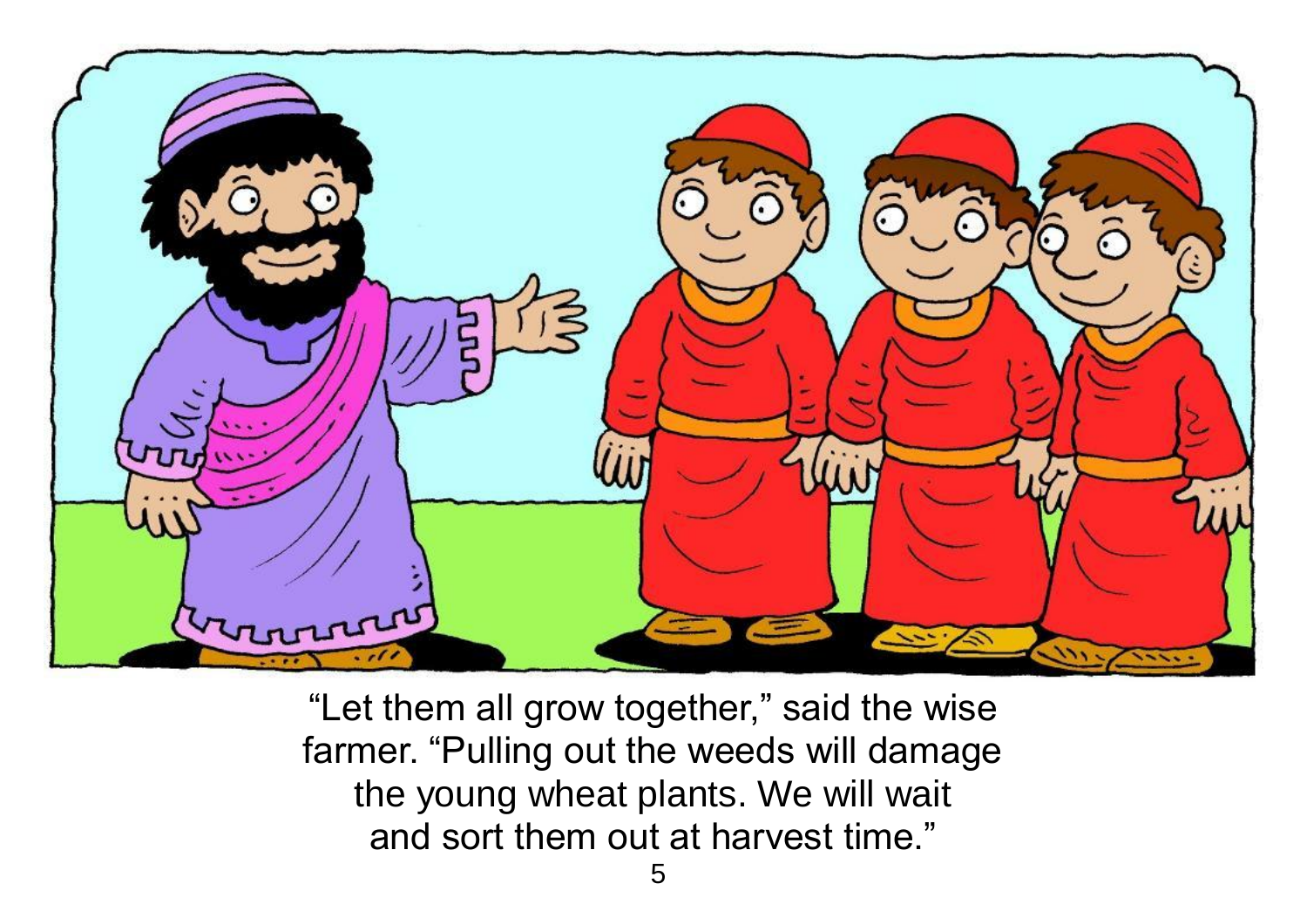

When the useless weeds and the good wheat were fully grown and the wheat was ready to harvest it was easy to tell the poisonous weeds from the wheat.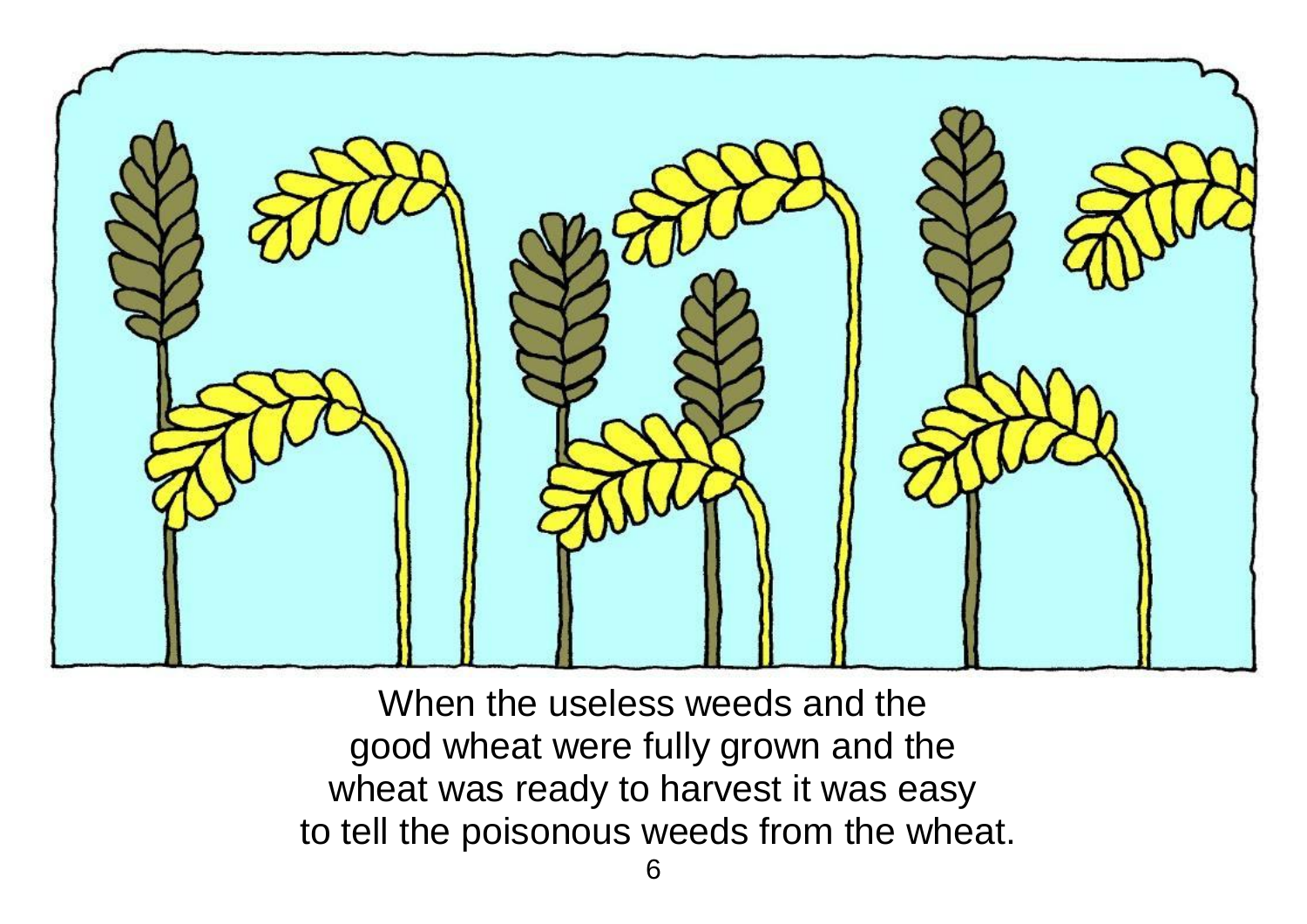

"Before we harvest the wheat, pull out the poisonous weeds and burn them and then we can save the good wheat," said the farmer, "and store it safely in my barn."